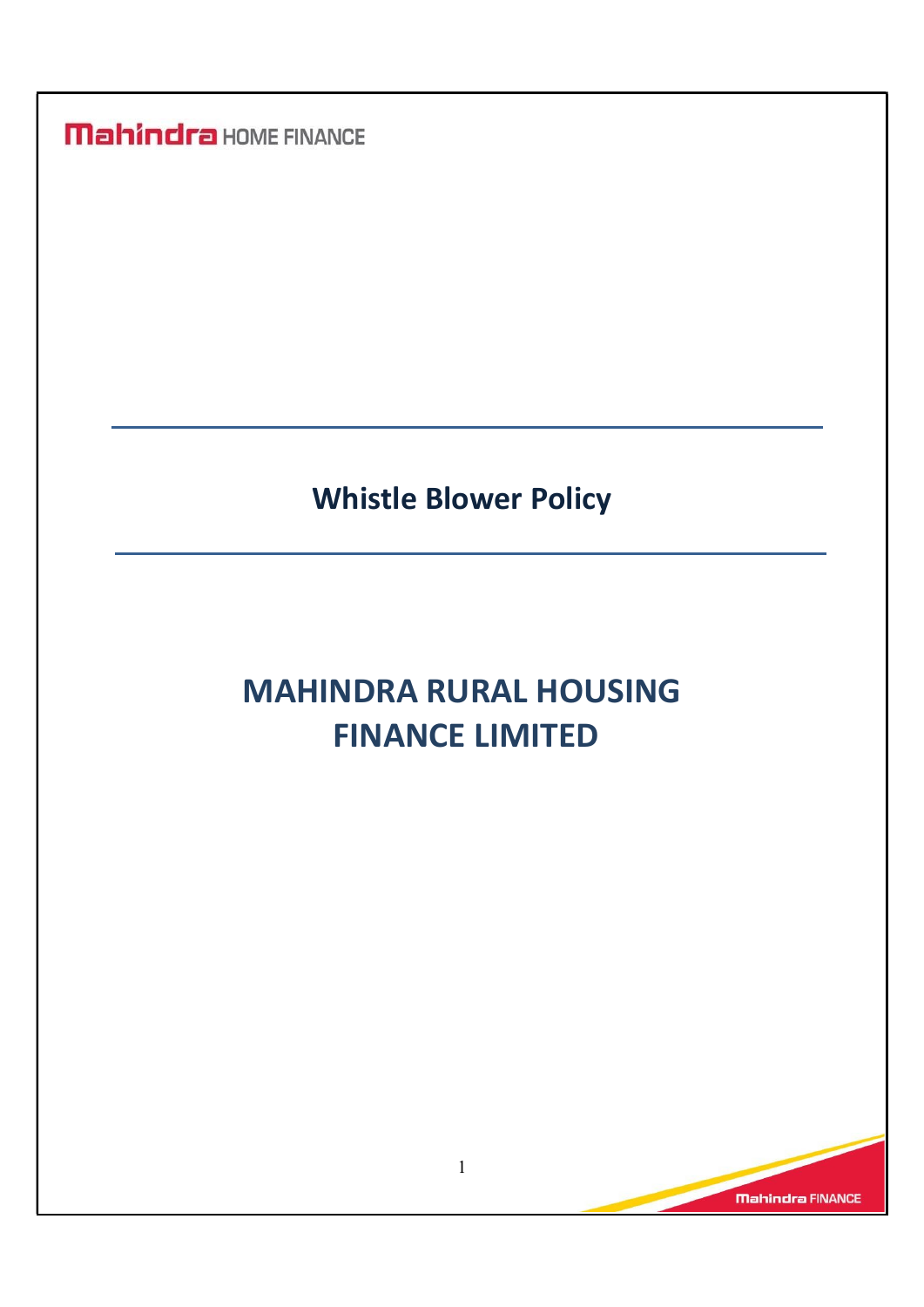| <b>Whistle Blower Policy</b>    |
|---------------------------------|
| 06                              |
| <b>Policy</b>                   |
|                                 |
| Code of Conduct (COC) Committee |
|                                 |
| <b>Moonmoon Roy</b>             |
| Head - HR                       |
| 15th March 2022                 |
| 15 <sup>th</sup> March 2024     |
|                                 |

#### Whistle Blower Policy

Mahindra Rural Housing Finance Ltd. expects that all its businesses will be conducted by the employees as responsible corporate citizens following the applicable legal framework in spirit and by letter of the law. The Company encourages its directors and employees to provide feedback and speak up with any suggestions or concerns about the conduct of business.

The vigil mechanism as envisaged in the Companies Act, 2013 and prescribed in the Companies Rules and the SEBI (Listing Obligations and Disclosure Requirements) Regulations, 2015 ("SEBI LODR") is implemented through this Whistle-blower Policy. It provides a mechanism for all stakeholders, including Directors and Employees to report their genuine concerns regarding actual or potential violations to the company's code of conduct or any other 'corrupt or illegal conduct'. The Policy provides adequate safeguards against victimization of persons who use such mechanism and makes provision for direct access to the Chairperson of the Audit Committee. Capitalized terms contained herein shall have the meaning given to them in the Guidelines issued pursuant to this Policy.

#### Applicability:

The policy is applicable to all stakeholders, including directors and employees.

#### Procedure:

- a) The Whistle-blower can make a Protected Disclosure by using any of the following channels for reporting:
	- (i) Any Senior Leader of the Company
	- (ii) Third Party Ethics Helpline Service Portal: https://ethics.mahindra.com

Mahindra FINANCE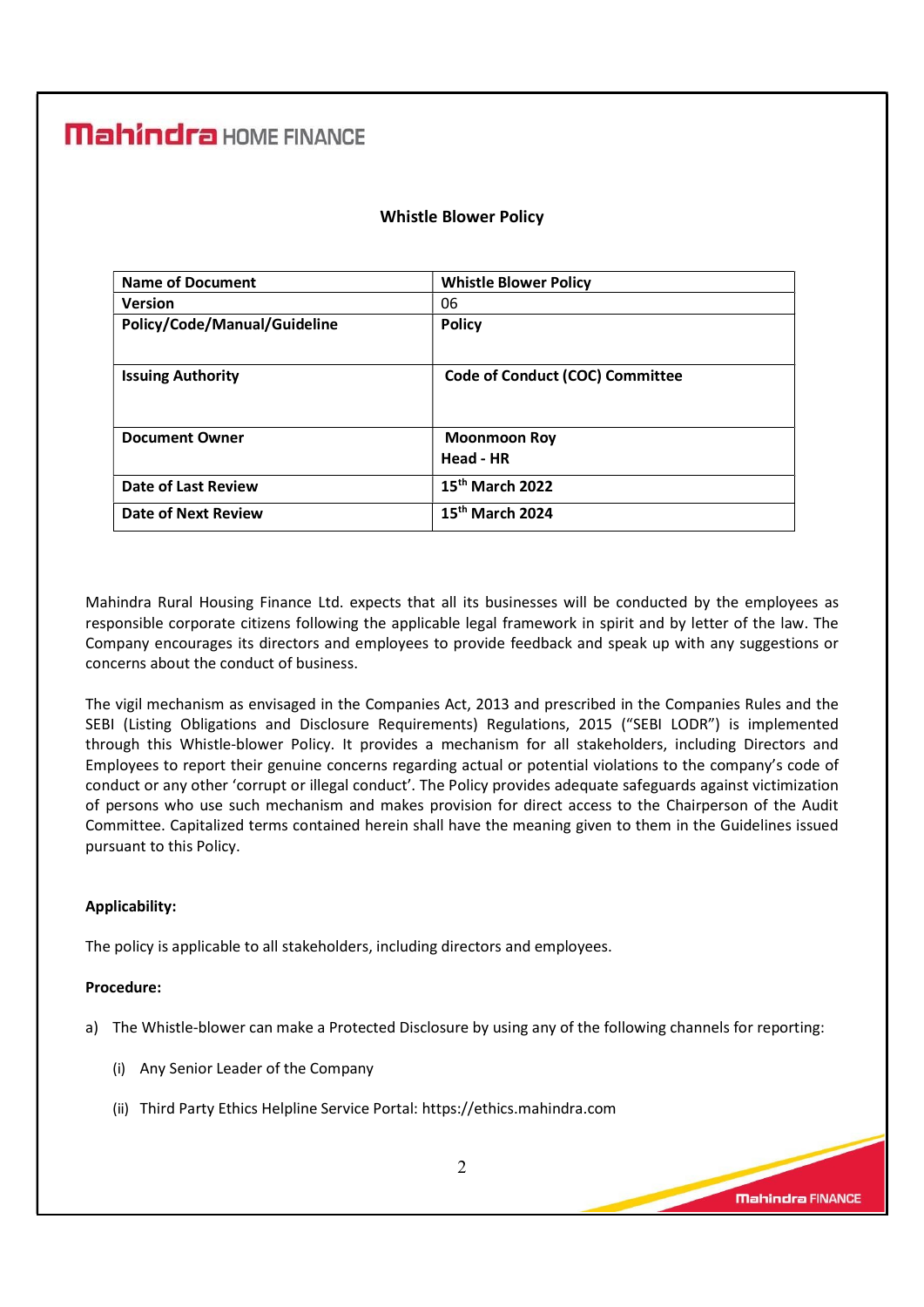- (iii) Toll free No: 000 800 100 4175
- (iv) Chairperson of the Audit Committee
- b) The Whistle-blower can either disclose their identity or file an anonymous complaint.
- c) Anonymous complaints will be investigated ONLY if the Company considers that adequate data, facts and evidence is provided to progress the complaint.
- d) The Company will form Committees to ensure investigations of Protected Disclosures in a timely and fair manner.
- e) The investigation shall be completed normally within 90 calendar days of receipt of the Protected Disclosure, except in highly complex cases which require external investigation.
- f) Protected Disclosures should be factual and not speculative and should contain as much specific information as possible to allow for proper assessment and investigation.
- g) The Whistle-blower's role is that of a reporting party with reliable information. They are expected to participate as and when required in the investigation.
- h) Protected Disclosure(s) pertaining to sexual harassment should be made in writing. These disclosures should be made to the Internal Committee (IC) directly. If received through the whistle-blower mechanism, then the complaint will be forwarded to the relevant IC in the Company.

#### Disqualification

The Company reserves the right not to investigate in the following circumstances:

- a. Complaints pertaining to salary and performance evaluation or any other HR-related issue which does not indicate a violation of the Code of Conduct. Such complaints will be taken up by HR.
- b. Customer Complaints can be dealt under the alternate redressal mechanism established for such purpose.
- c. Complaints made without the following mandatory information.
	- I. Name, designation, and location of the Subject(s)
	- II. Detailed description of the incident
	- III. Location and time/duration of the incident
	- IV. Specific evidence or source of evidence
	- V. Frivolous complaints

3

**Mahindra FINANCE**